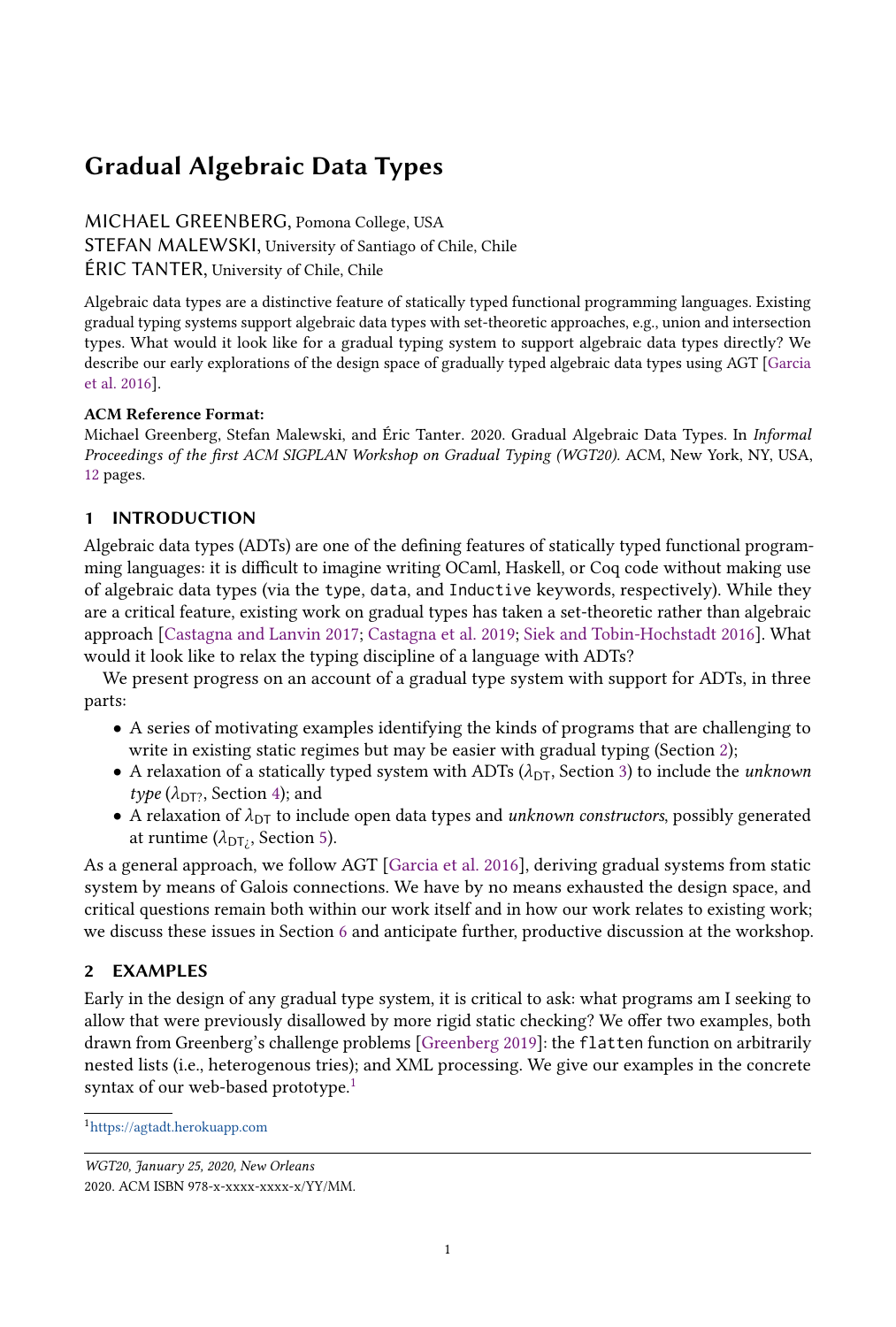Lest we get mired in the "Turing tarpit" [\[Perlis](#page-9-4) [1982\]](#page-9-4), we should make it very clear that existing languages of all stripes can more or less handle these examples: CDuce can handle them gracefully [\[Benzaken et al.](#page-9-5) [2003\]](#page-9-5), while Haskell and OCaml do so with more difficulty (see Section [6](#page-8-0) and Greenberg [\[2019\]](#page-9-3)). Our question is not one of whether these programs can be written, but how we write them.

#### <span id="page-1-2"></span>2.1 ADTs + gradual types = **flatten**

One of the canonical dynamic idioms is the flatten function [\[Fagan](#page-9-6) [1991\]](#page-9-6), which amounts to a linearization of a heterogeneous list of lists (of lists, of lists, etc.). In Scheme:

```
(define (flatten l)
 ( cond
   [( null ? l) ][(cons? 1) (append (flatten (car l)) (flatten (cdr l)))]
   [else (list 1)]))
```
The flatten function is canonical because it is so simple, yet conventional static type systems cannot accommodate the type of the variable  $1<sup>2</sup>$  $1<sup>2</sup>$  $1<sup>2</sup>$ 

In our prototype, we can express flatten with only a minimum of additional annotation by giving l the unknown type:

```
let flatten (1:?) =match l with
    | Nil => Nil
    | Cons v l' \Rightarrow append (flatten v) (flatten l')
    | = => Cons 1 Nil
  end
```
The definition of flatten relies on the definition of a list ADT where the values can be of any type, i.e., heterogeneous lists.<sup>[3](#page-1-1)</sup>

```
data List = Nil | Cons ? List
```
The definition of append is conventional and entirely statically typed. When we evaluate a call to append, no dynamic checks will be necessary.

```
let append (11:List) (12:List) =
  match l1 with
    | Nil => 12
    | Cons v 11' => Cons v (append 11' 12)
  end
```
The most interesting part of the implementation is flatten itself. Scheme uses cond and predicates like null? and cons?; these predicates have (notional) type ?  $\rightarrow$  bool. Our implementation, on the other hand, uses a conventional pattern match on l, a variable of unknown type ?. The code for flatten has three cases: one for each List constructor, and a catch-all case for values of any other type. We have reached a critical design question:

Which constructors can/may/must we match on for dynamically typed scrutinees?

<span id="page-1-0"></span> $^2$ Complicated circumlocutions using typeclasses or Dynamic allow Haskell to express flatten, but it is difficult to imagine actually using these approaches for the sort of ad hoc programming that calls for functions like flatten. In any case, flatten is merely emblematic of the kinds of programs we might want to write.

<span id="page-1-1"></span><sup>&</sup>lt;sup>3</sup>Readers may expect polymorphic lists, but we've restricted ourselves to monomorphic types so far. See Section [6.](#page-8-0)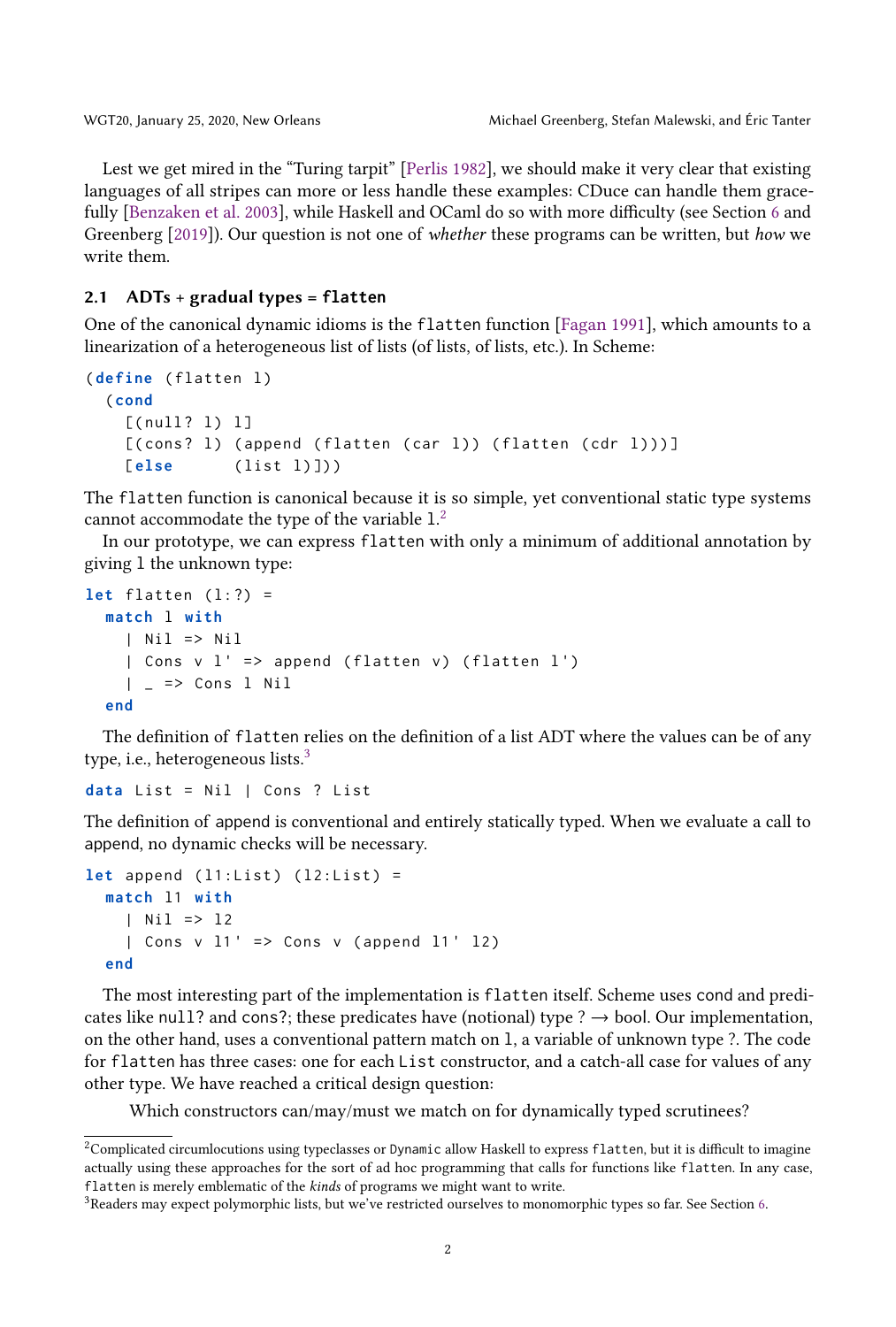Our intention here is to have the branches of the match behave exactly like the corresponding cases of the Scheme cond, matching the empty list, a cons cell, and everything else, respectively. The precise choices we make for our static model of ADTs will yield different answers; see the discussion of the predicate complete in Section [3.1.](#page-5-0)

### 2.2 Open data types for XML processing

Dynamic languages can deal with semi-structured data—XML, JSON, etc.—with loosely structured data types, e.g., S-XML [\[Kiselyov](#page-9-7) [2002\]](#page-9-7). Statically typed languages tend to either use 'stringy' representations or fixed, static schemata. Can gradual typing help here?

Inspired by S-XML, we define XML data as either (a) textual CDATA or (b) tags represented as constructors. In our prototype, we might write:

```
data Attribute = ¿
data XML = Text String | ¿
parseXML : String -> XML
```
The Text constructor models CDATA. The constructors representing tags will be determined at runtime by the parseXML function. The technical means we use to accomplish this is the unknown constructor, written  $\chi$ . When a datatype is defined with  $\chi$  in its constructor list, like XML or Attribute, then that ADT is open, i.e, it can include arbitrary other constructors.

The parseXML function takes advantage of XML's openness by mapping tag names to constructors. Let us assume that, as its output contract, parseXML guarantees that each constructor will take two arguments: a list of attributes and a list of children. As a concrete example, consider the following XML:

```
<hooks>
```

```
<book id="1" title="Solaris">
    <author name="Stanislaw Lem" age="98">
  </book>
  <book id="2" title="Foundation">
    <author name="Isaac Asimov">
    <review>Best of the series!</review>
  </book>
</books>
```
The output of parseXML ought to have the following form, using Haskell list notation for legibility:

```
Books [] [
  Book [Id 1, Title "Solaris"] [
    Author [Name "Stanislaw Lem", Age 98] []
  ] ,
  Book [Id 2, Title "Foundation"] [
    Author [Name "Isaac Asimov"] [],
    Review [] [ Text " Best of the series! "]
  ]
]
```
Each attribute corresponds to a unary constructor whose name matches the attribute name and whose argument encodes the attribute value, e.g.,  $id="1"$  corresponds to the Id constructor applied to the number 1. Each tag corresponds to a binary constructor where (a) the name matches the tag name, (b) the first argument to the constructor is a list of attributes (of type Attribute), and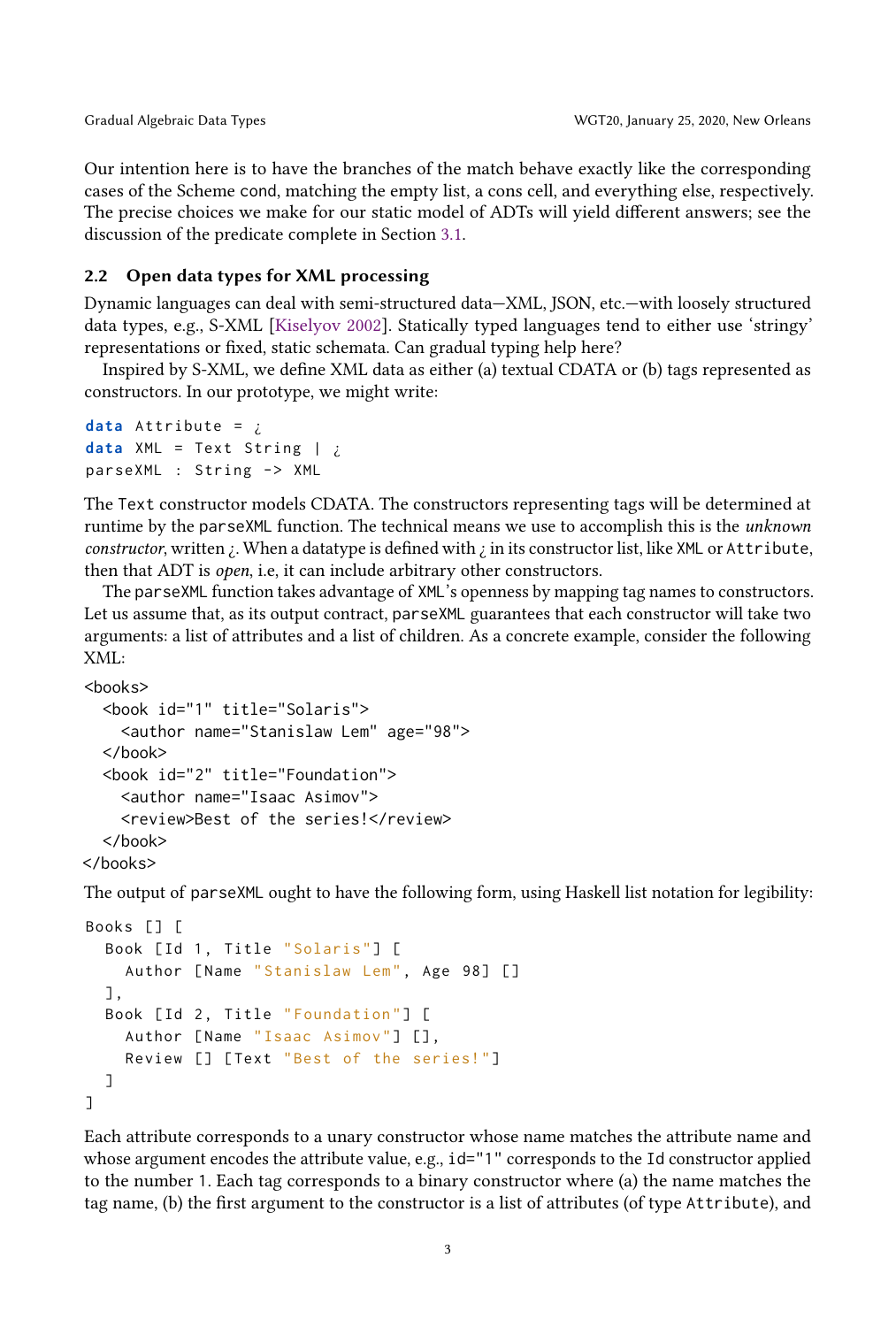(c) the second argument to the constructor is a list of child elements (of type XML). (To be clear, we cannot yet implement parseXML in our prototype implementation; see Section [6.](#page-8-0))

Now, let us say we want to collect all the author names in this structure, i.e., the child elements of every <author> tag. As with any standard ADT, pattern matching is our best option.

```
let collectAuthors (xml : XML) : List =
  match xml with
  | Text str = > Nil
  | Author attrs elems => Cons attrs Nil
  | i attrs elems => concat (map collectAuthors elems)
  end
```
The XML data type declares only one constructor, Text, which represents CDATA; other tags are represented using unknown constructors. The collectAuthors function first explicitly matches on Text, to ignore it. It also explicitly matches on the Author constructor (which models <author> tags), returning the attributes, attrs. The last case matches all other tags; the pattern  $\chi$  attrs elems matches any constructor with two arguments, i.e., any other tag.

Running collectAuthors on the example XML above yields the following list of attributes: $4$ 

```
[[Name "Stanislaw Lem", Age 98],
 [ Name " Isaac Asimov "]]
```
Continuing with the example, we can continuously evolve the datatypes making them progressively more static, e.g. by adding constructors to them as we have certainty of their shape and name. After adding the constructors relevant to collectAuthors the data definitions may look as follows:

```
data Attribute = Age Int | Name String | ¿
data XML = Text String | Author List List | ¿
```
Eventually, we can make both types fully static adding every tag and attribute used in the XML as a constructor to the respective ADT and closing them (removing  $\chi$  from the list of variants). Interestingly, the functions that use these datatypes shouldn't change in this process.

#### <span id="page-3-0"></span>3 A STATIC MODEL OF ADTS

To use AGT [\[Garcia et al.](#page-9-0) [2016\]](#page-9-0) to derive a gradually-typed language, one must start with a statically-typed language and then provide an interpretation of gradual types in terms of sets of static types. Our static system,  $\lambda_{DT}$ , is a monomorphic lambda calculus with support for algebraic data type definitions (Figure [1\)](#page-4-0). At the term level,  $\lambda_{DT}$  extends the simply typed lambda calculus with constants k, type ascriptions ( $e$ : T), constructor applications  $c$  e, and pattern matching. We use the metavariable  $k$  for constants, c for constructors, and  $C$  for sets of constructors. As a notational convention, we put lines over vectors of terms (see, e.g., MATCH). We write  $A = B$  to mean the proposition that A and B are equal; we write  $A \doteq B$  to mean that A is defined to be B.

At the type level,  $\lambda_{DT}$  collects algebraic data types in a *datatype context*  $\Delta$ , which maps each ADT A to a set of constructors C; the types of individual constructors are held in constructor contexts

<span id="page-3-1"></span><sup>4</sup>Sadly there is no way in our model of fully enforcing parseXML's output contract: how can we ensure that each tag's constructor takes exactly two arguments, a list of attributes and a list of child elements? We haven't fully worked out the formal details, but we can imagine partially open ADTs that only accept unknown constructors with a specific shape, as in data Attribute = #? String  $|$  #? Int.

Further, a reviewer notes that our behavior on a <text> tag is ambiguous! A real implementation would have to somehow distinguish such unknown constructors from defined ones.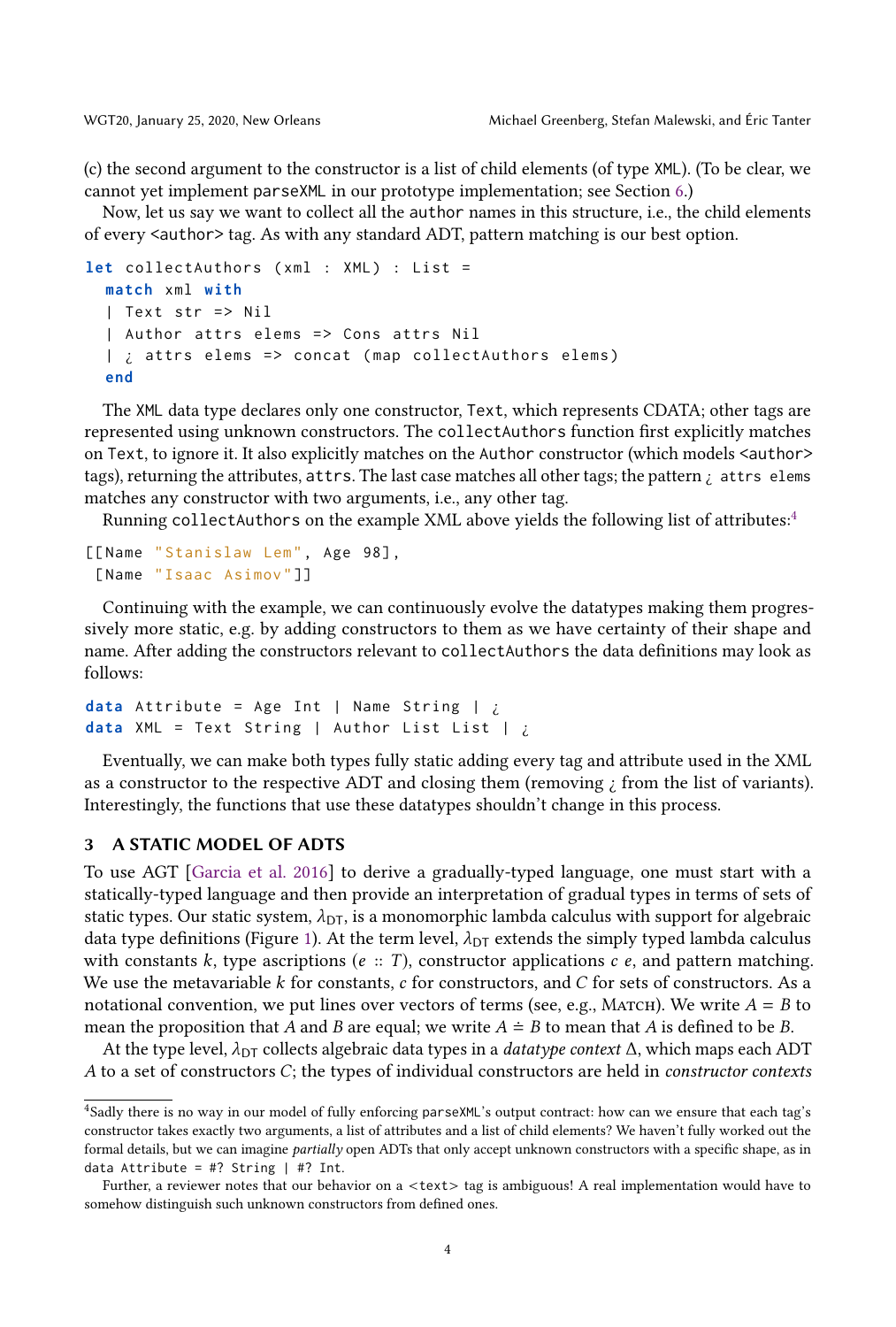<span id="page-4-0"></span>

| <b>Datatypes</b>                                     |                |            |                                                                                     |
|------------------------------------------------------|----------------|------------|-------------------------------------------------------------------------------------|
| Datatype names                                       | $\overline{A}$ | $\epsilon$ | <b>DTName</b>                                                                       |
| Constructor names                                    | $\mathcal{C}$  |            | $\epsilon$ CtorName                                                                 |
| Constructor sets                                     | C              | $\in$      | $C$ tors $\subset$ CtorName                                                         |
|                                                      |                |            |                                                                                     |
| <b>Types</b>                                         |                |            |                                                                                     |
| Base types                                           |                |            | $B \ ::= \ int \   \ \ldots$                                                        |
| Types                                                |                |            | $T :: = B   T \rightarrow T   A$                                                    |
|                                                      |                |            |                                                                                     |
| Contexts                                             |                |            |                                                                                     |
| Type contexts                                        |                |            | $\Gamma \ ::= \ \cdot \ \mid \Gamma, x : T$                                         |
| Datatype contexts $\Delta ::= \cdot   \Delta, A : C$ |                |            |                                                                                     |
|                                                      |                |            | Constructor contexts $\Xi$ ::= $\cdot$ $\Xi$ , $c : T \times \cdots \times T$       |
|                                                      |                |            |                                                                                     |
| Terms                                                |                |            |                                                                                     |
| Expressions                                          |                | $e$ ::=    | $x \mid k \mid e e \mid \lambda x : T \cdot e \mid (e :: T) \mid c e \ldots e \mid$ |
|                                                      |                |            | match e with $\{c x \dots x \mapsto e; \dots; c x \dots x \mapsto e\}$              |
| Values                                               |                | $v$ ::=    | $k \mid \lambda x : T \in \mathcal{C} \cup \mathcal{C} \cup \mathcal{C}$            |
| Constants                                            |                |            | $k \ ::= \ 0 \   \ 1 \   \ \ldots$                                                  |
|                                                      |                |            | $+$ $\vert$ $\ldots$                                                                |
|                                                      |                |            |                                                                                     |

Fig. 1.  $\lambda_{DT}$  syntax

 $\Xi$ , which maps each c to a product of zero or more types.<sup>[5](#page-4-1)</sup> Our model calculus assumes that you provide a single, global  $\Delta$  and  $\Xi$  for all algebraic datatypes. Our prototype uses the syntax in Section [2.](#page-0-0)

The static semantics for  $\lambda_{DT}$  is more or less standard (Figure [2\)](#page-5-1), though some care should be taken with the context well-formedness rules for ∆ and Ξ. Well-formed datatype contexts ∆ never assign the same constructor to two different datatypes. Well-formed constructor contexts Ξ assign constructors well-formed types to constructors that are already associated with an ADT <sup>A</sup> in ∆. We have omitted the type well-formedness rules, which demand that all referenced ADTs A be defined in ∆. Our formal model does not have recursion, but our prototype does.

The typing rules for constructors (CTOR) and pattern matching (MATCH) make use of some helper functions and predicates—making these helpers explicit is part of the AGT approach [\[Garcia et al.](#page-9-0) [2016\]](#page-9-0). The interesting helpers here do characterize: which type a constructor belongs to (cty<sub>A</sub>), the arity and argument types of a given constructor (carg<sub> $\Xi$ </sub>), whether or not a match is complete (complete<sub> $\triangle$ </sub>), and whether or not the branches of a match all return the same type (equate<sub>n</sub>). To find the type of a constructor c, the helper cty<sub>∆</sub>(c) does a reverse lookup in the datatype context,  $\Delta$ .<br>Looking up the arguments of a constructor c by carg. (c) merely looks up the given constructor in Looking up the arguments of a constructor c by carg<sub> $\Xi$ </sub>(c) merely looks up the given constructor in the constructor context  $\Xi$ . According to complete<sub> $\Delta$ </sub> $(\overline{C},A)$ , the constructors  $C$  are a complete match for A when  $\overline{C}$  is exactly the set of A's constructors in  $\overline{\Delta}$ . And finally equate returns its identic for A when C is exactly the set of A<sup>'</sup>s constructors in  $\Delta$ . And, finally, equate<sub>n</sub> returns its identical<br>inputs or is undefined on non-equal inputs inputs or is undefined on non-equal inputs.

<span id="page-4-1"></span><sup>5</sup>We could have instead added tuples and the unit type to the language and had each constructor take a single argument, but our approach seems more fundamental as we can then derive the unit and tuple types (at the cost of some metatheoretic complexity).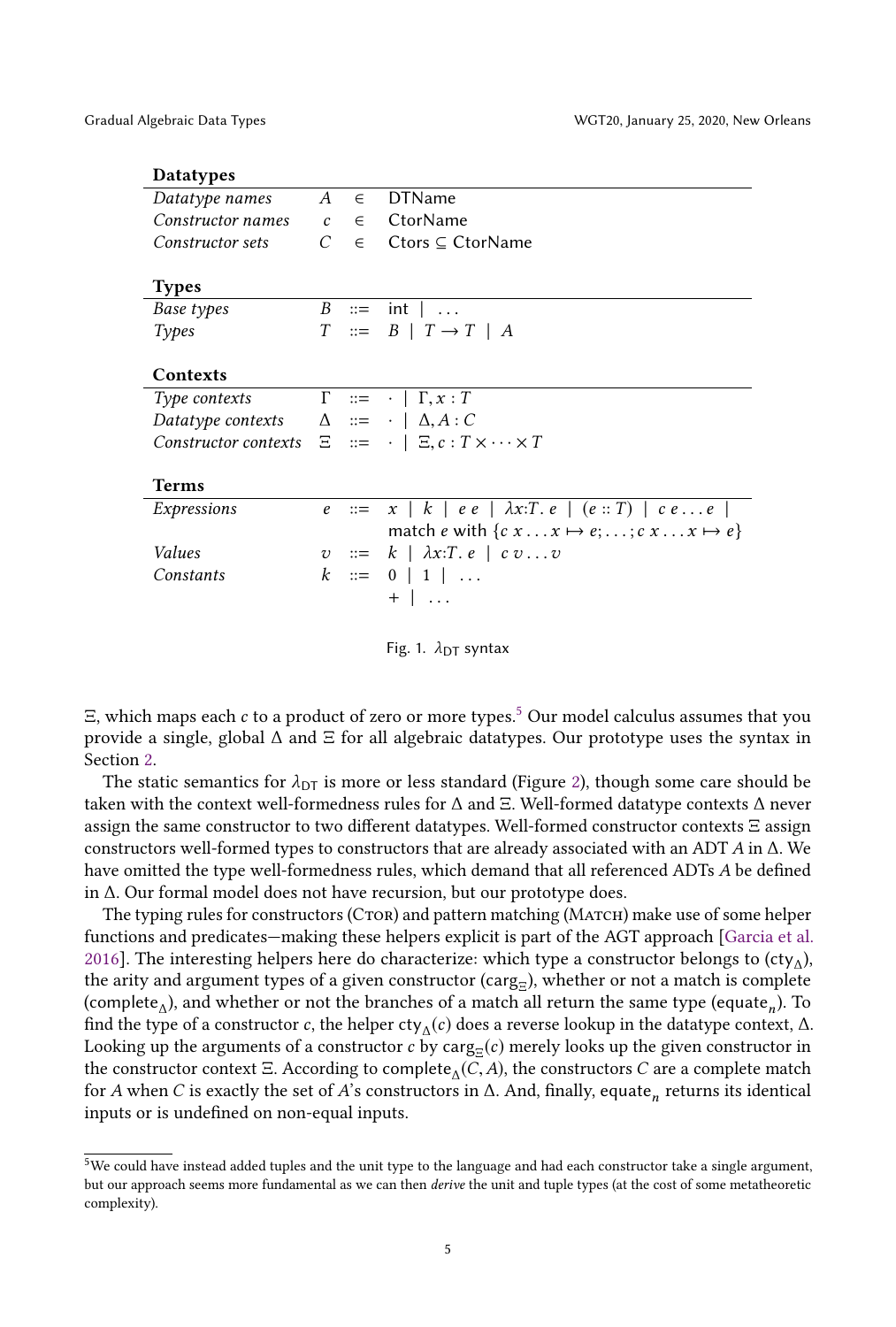<span id="page-5-1"></span>Context well-formedness rules  $\begin{bmatrix} \vdots \\ \vdots \end{bmatrix}$   $\begin{bmatrix} \Delta E \\ \Delta E \end{bmatrix}$   $\begin{bmatrix} \Delta; \Xi + \Gamma \\ \Delta; \Xi \end{bmatrix}$ ⊢ · ∆-Empty  $\vdash \Delta$  A ∉ dom(Δ)  $\forall A' \in \Delta$ ,  $\Delta(A') \cap C = \emptyset$  $+\Delta, A : C$   $\Delta \cdot \text{E(X)}$   $\Delta$ -Ext ⊢ ∆  $\frac{1}{\Delta}$  =-EMPTY  $\Delta \vdash \Xi$   $\Delta; \Xi \vdash T_i$   $\exists A \in \text{dom}(\Delta), \text{ cty}_{\Delta}(c) = A$  $\Delta \vdash \Xi, c : T_1 \times \cdots \times T_n$   $\Xi$ -Ext ∆ <sup>⊢</sup> Ξ  $\frac{\Delta + \Delta}{\Delta; \Xi \vdash}$  Γ-EMPTY  $\Delta$ ;  $\Xi$   $\vdash$   $\Gamma$   $\Delta$ ;  $\Xi$   $\vdash$   $T$  $\Delta; \Xi \vdash \Gamma, x : T$ Γ-Ext Typing rules  $\Delta$ ;  $\Xi$ ; Γ  $\vdash e : T$  $\Delta$ ;  $\Xi$   $\vdash$   $\Gamma$   $T$   $\doteq$   $\Gamma(x)$  $\Delta; \Xi; \Gamma \vdash x : T$ Var  $\Delta$ ;  $\Xi$   $\vdash$   $\Gamma$   $T \doteq \overline{ty(k)}$  $\Delta$ ;  $\Xi$ ;  $\Gamma$  +  $k$  :  $T$  CONST  $\Delta$ ; Ξ; Γ + e<sub>1</sub> : T<sub>1</sub>  $\Delta$ ; Ξ; Γ + e<sub>2</sub> : T<sub>2</sub>  $T_2 = \text{dom}(T_1)$   $T = \text{cod}(T_1)$  $\Delta$ ;  $\Xi$ ;  $\Gamma$   $\vdash$   $e_1$   $e_2$  :  $T$ App  $\Delta$ ; Ξ; Γ,  $x : T_1 \vdash e : T_2$  $\frac{\Delta_1, \Delta_2, \Gamma_3, \lambda + \Gamma_1 + \epsilon + \Gamma_2}{\Delta_2 \Xi; \Gamma \vdash \lambda x: T_1 \cdot e: T_1 \to T_2}$  LAM  $\Delta$ ;  $\Xi$ ;  $\Gamma$   $\vdash$   $e$  :  $T$  $\Delta$ ;  $\Xi$ ;  $\Gamma$  + e ::  $T$  :  $T$  Ascribe  $(\forall i.1 \le i \le n)$   $\Delta; \Xi; \Gamma \vdash e_i : T_i$   $\text{carg}_{\Xi}(c) = T_1 \times \cdots \times T_n$   $A = \text{cty}_{\Delta}(c)$  $\Delta$ ;  $\Xi$ ;  $\Gamma$   $\vdash$   $c$   $e_1$  ...  $e_n$  : A **CTOR**  $(\forall i.1 \le i \le n)$   $\Delta$ ;  $\Xi$ ;  $\Gamma \vdash e : T$  complete<sub> $\Delta$ </sub> $(\{c_1, \ldots, c_n\}, T)$   $T = \text{square}_n(T'_1, \ldots, T'_n)$ <br>  $T_{\Xi} \times \cdots \times T_{\Xi} = \text{Garg}(c_1)$   $\Delta$ ;  $\Xi$ ;  $\Gamma$   $\chi_i \cdot T_i$   $\chi_i \cdot T_i$   $\vdots$   $\vdots$   $\vdots$   $\vdots$   $T'_i$  $\Delta$ ;  $\Xi$ ;  $\Gamma$  +  $e$  :  $T$  complete<sub> $\Delta$ </sub>({ $c_1$ , ...,  $c_n$ },  $T$ )  $T \doteq$  equate<sub>n</sub>( $T'_1$ , ...,  $T'_n$ <br>  $T_{i1} \times \cdots \times T_{im_i} \doteq \text{carg}_{\Xi}(c_i)$   $\Delta$ ;  $\Xi$ ;  $\Gamma$ ,  $x_{i1}$  :  $T_{i1}$ , ...,  $x_{im_i}$  :  $T_{im_i}$  +  $e_i$  :  $T'_i$  $\Delta; \Xi; \Gamma \vdash \text{match } e \text{ with } \{c_1 x_{11} \ldots x_{1m_1} \mapsto e_1; \ldots; c_n x_{n1} \ldots x_{nm_n} \mapsto e_n\} : T$ MATCH

#### Helpers

 $cty_{\Delta}(c) =$  $\begin{cases} A & c \in \Delta(A) \\ 0 & A \end{cases}$  $\perp$  otherwise carg $\parallel$  $(c) = \Xi(c)$  complete<sub>∆</sub> $(C, A) \Leftrightarrow \Delta(A) = C$ 

 $\text{dom}(T_1 \rightarrow T_2) = T_1$  $dom(\_) = \bot$  $\text{cod}(T_1 \to T_2) = T_2$  $cod(\_) = \bot$ equate<sub>n</sub> $(T, ..., T) = T$ <br>equate<sub>n</sub> $($ , ...,  $) = \bot$ 

#### Fig. 2.  $\lambda_{DT}$  static semantics

We omit the completely conventional operational semantics, but we have defined them formally as call-by-value small-step semantics using reduction frames. We have proved our static semantics sound using the standard, syntactic, progress/preservation-based approach [\[Wright and Felleisen](#page-10-1) [1994\]](#page-10-1).

#### <span id="page-5-0"></span>3.1 The design space of complete match expressions

The complete predicate is used in MATCH to determine whether a pattern match sufficiently covers the type of the scrutinee. If a pattern match's set of constructors do not pass complete's muster,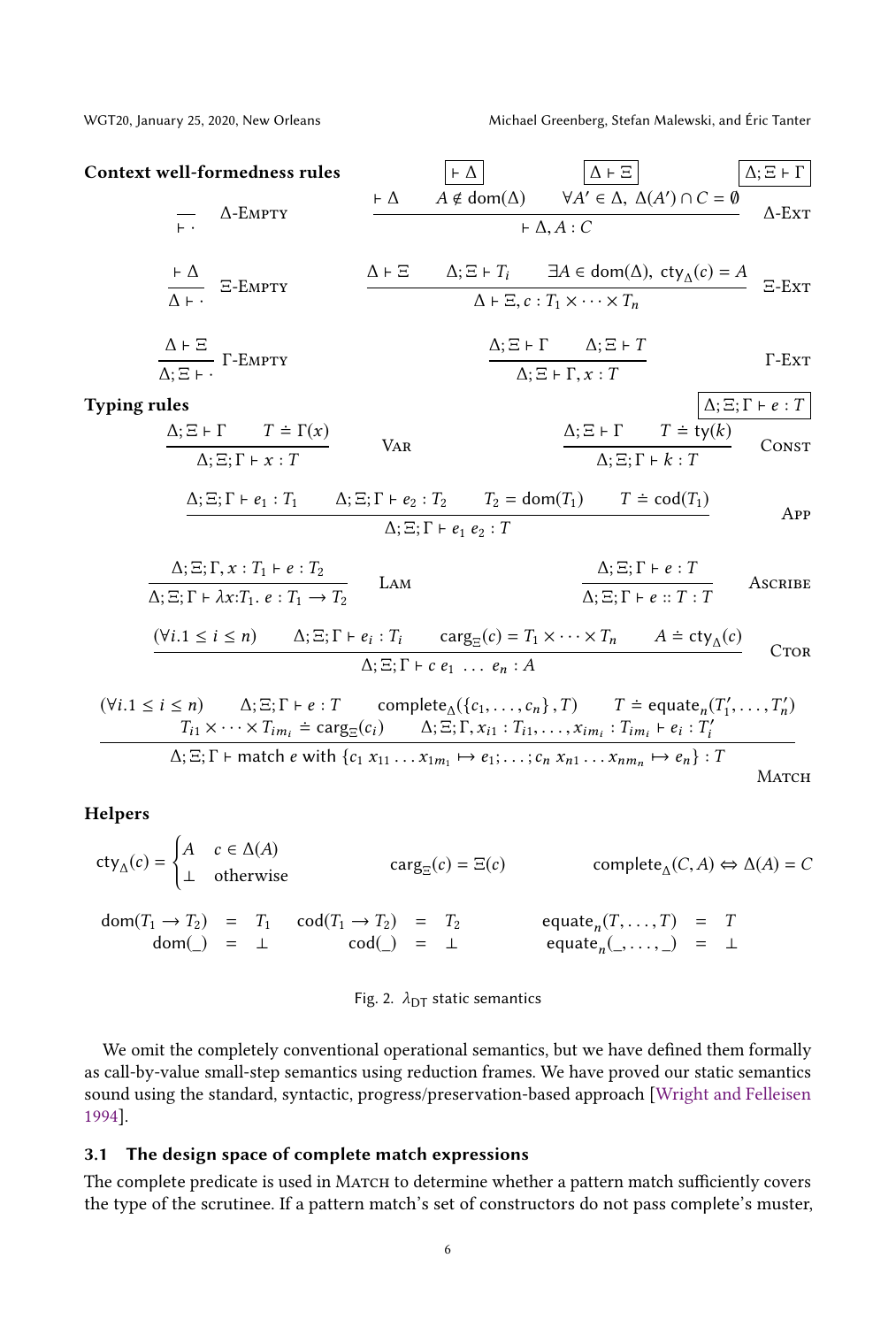```
data A = A0 | A1 in
data B = B0 | B1 in
match A0 with
| A0 - > 0end
   (a) A sober-only program
                           data A = A0 | A1 in
                           data B = B0 | B1 in
                           match A0 with
                           | A0 - > 0| A1 -> 1
                           end
                           (b) An exact program (that type
                           checks in sober and complete, too)
                                                      data A = A0 | A1 in
                                                      data B = B0 | B1 in
                                                      match A0 with
                                                      1 A0 - > 0| A1 -> 1
                                                      | B0 - > 2
                                                      end
                                                        (c) A complete-only program
```
Fig. 3. Programs for each non-trivial complete<sub> $\Lambda$ </sub> semantics

then the program does not typecheck. We have identified four possible semantics for complete, each of which treats the set of constructors C forming the branches of the match differently in terms of the hypothetical ADT A it is matching against:

• Sober:  $\Delta(A) \supseteq C$ 

The set of constructors  $C$  need not be exhaustive, but only a single ADT's constructors can be used.

- Exact:  $\Delta(A) = C$ The set of constructors C exactly matches the constructors of an ADT A.
- Complete:  $\Delta(A) \subseteq C$ The set of constructors C matches all of the constructors of an ADT A, but may match others. • Whatever: ⊤
- All matches are considered complete.

The general relationship between the four possible semantics is implied by the underlying relations: ⊇ for sober; = for exact; and ⊆ for complete; and a trivial, total relation for whatever. We can expect pattern matches that type check in the exact regime to typecheck in the other two non-trivial ones, but the differences are perhaps best understood by example: three programs suffice to distinguish the non-trivial semantics (Figure [3\)](#page-6-0). We ignore the fourth, trivial 'whatever' semantics in this comparison. The sober semantics allows incomplete matches—like Haskell without -fwarn-incomplete-patterns. Therefore this semantics cannot guarantee that a match does not get stuck. The first program (Figure [3a\)](#page-6-0) only typechecks using the sober semantics, because the match expression only has cases for constructor from A. The second program (Figure [3b\)](#page-6-0) typechecks with the exact (and all other) semantics. The third program (Figure [3c\)](#page-6-0) only typechecks with the complete semantics. The match expression has a case for each constructor in A—and some additional ones.

For conventional notions of errors and soundness, sober is unsound (change the scrutinee to A1 in Figure [3a\)](#page-6-0) and both exact and complete are sound. To our knowledge, no statically typed language follows the complete semantics, presumably because such unreachable cases indicate some kind of logic error. But matching on constructors from more than one ADT seems like quite a useful feature in a gradually typed system. The exact and complete semantics are both appealing candidates, and both yield interesting gradually typed systems under AGT.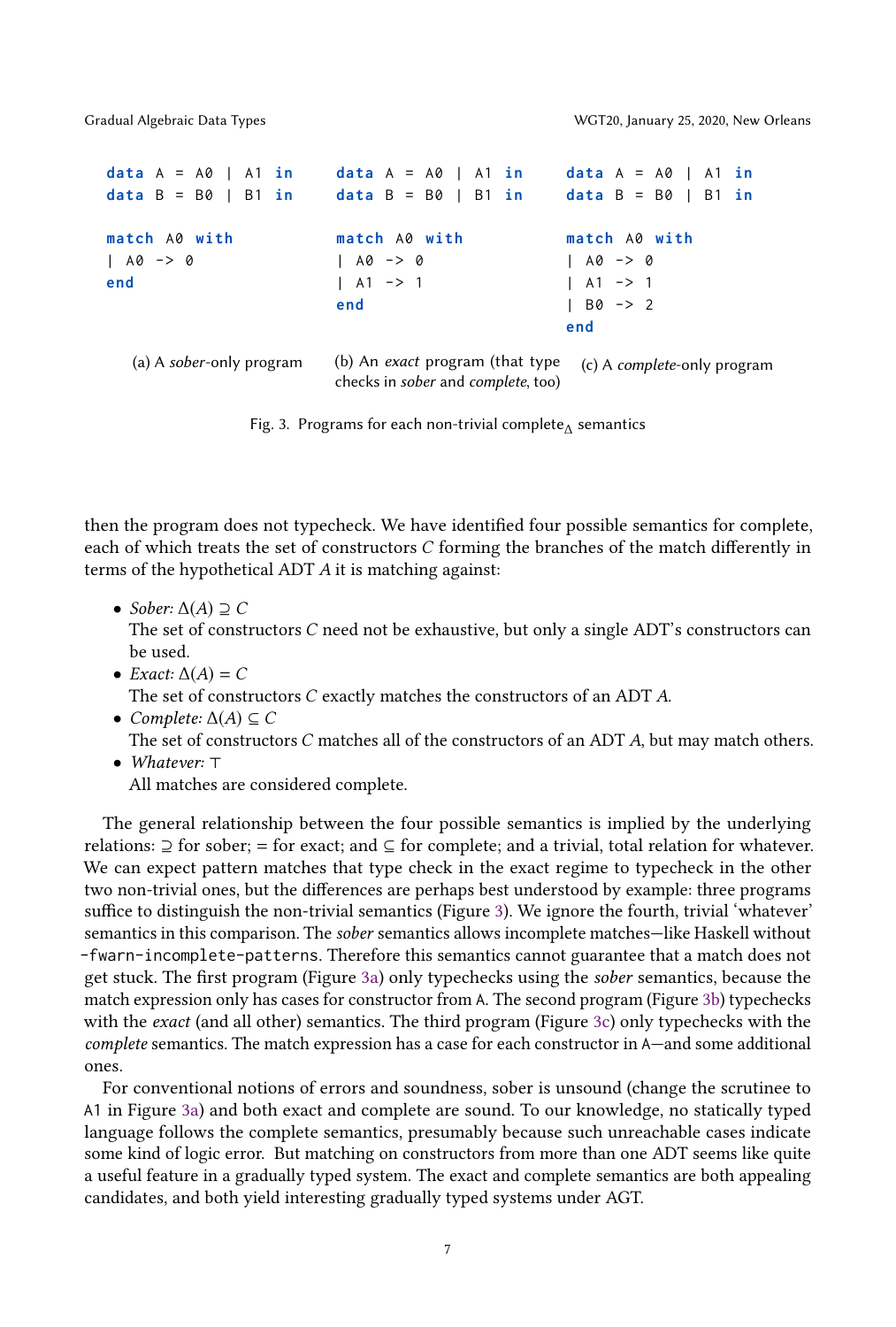<span id="page-7-2"></span>

Types  $G ::= B | G \rightarrow G | A | ?$ Terms  $e ::= v | x | \varepsilon e :: G | e e | c e ... e |$ match e with  $\{c \ x \dots x \mapsto e; \dots; c \ x \dots x \mapsto e\}$ Patterns  $p ::= c$  |



#### <span id="page-7-0"></span>4 GRADUAL ADTS

We use AGT to to lift  $\lambda_{DT}$  into  $\lambda_{DT}$ . The general idea is as follows: we extend the syntax of  $\lambda_{DT}$  to use gradual types G, which include the unknown type ? (Figure [4\)](#page-7-2). We then define two functions: a concretization function  $\gamma$ , which maps gradual types G to sets of static  $\lambda_{\text{DT}}$  types; and an abstraction function  $\alpha$ , which maps sets of static types back to gradual types. The core AGT methodology generates rules and helpers for the gradual calculus (here,  $\lambda_{DT}$ ) by 'lifting' the corresponding parts of the static calculus (here,  $\lambda_{DT}$ ) via *γ* and *α* (Figure [5\)](#page-8-1).

The lifted versions of functions are marked with a tilde. While we generally refer those not familiar with the technique to the original paper [\[Garcia et al.](#page-9-0) [2016\]](#page-9-0), the rule for  $\widetilde{\text{equate}}_n(G_1, \ldots, G_n)$  is<br>examplary to apply *T*-type operator to a G-type we use the original predicate on each type in  $y(G)$ exemplary: to apply T-type operator to a G-type, we use the original predicate on each type in  $\gamma(G)$ ; to get back from the set of T-types to a G-type, use  $\alpha$ . Some of our predicates use only one of  $\gamma$  or  $\alpha$ —the other direction isn't necessary. For example,  $\overline{\text{complete}}_{\Delta}(C, G)$  only needs  $\gamma$  and  $\overline{\text{carg}}_{\Xi}(c)$  only needs α. We compute concise forms for each of our lifted predicates directly in Figure [5—](#page-8-1)though of course these concise forms must be proved correct, not merely sketched. A wildcard (\_) can be used in a pattern match to match anything, even non constructors. This is crucial to allow expressions of an unknown type (?) to be matched in match expressions as seen in the example of Section [2.1.](#page-1-2)

We have developed a version of  $\lambda_{DT}$  that uses *evidence* to derive an operational semantics with runtime checks. We omit it here beyond the syntactic term  $\epsilon e$  :: G, but suffice to say that the conventional approach generates a semantics that can appropriately combine ADTs and the unknown type such that there are no stuck states at runtime—only correct runs and evidence failures (which correspond to failed casts).

#### <span id="page-7-1"></span>5 GRADUAL CONSTRUCTORS

While  $\lambda_{DT}$ ? extends  $\lambda_{DT}$  by adding the unknown type ?, we can extend  $\lambda_{DT}$  on a different axis: by adding  $\zeta$ , the unknown constructor, and  $?$ <sup>A</sup>, the type of unknown open datatypes. Where ? is interpreted by  $\gamma$  as the set of all possible types,  $\chi$  is interpreted as the set of all possible constructors and ?<sup>A</sup> as the set of all open datatypes (Figure [6\)](#page-11-1). The unknown constructor can be listed in  $\Delta(A)$ )<br>as a constructor of 4 to indicate that 4 is an open datatype, where arbitrary new constructors may as a constructor of  $A$  to indicate that  $A$  is an open datatype, where arbitrary new constructors may appear. The unknown constructor can be listed in a pattern match to match arbitrary constructors of a given arity (Match). The unknown constructor cannot, however, be used to actually construct data! One must actually name the constructor. Some sort of syntactic affordance may be needed to differentiate the three kinds of constructors: statically known and in ∆; statically known but not mentioned in ∆; and dynamically generated. (See Section [6](#page-8-0) for more discussion.) Superscripts on constructors make arity explicit; explicit notation ensures that  $\widetilde{\text{carg}}_{\Xi}$  of an unknown constructor returns the correct number of types. We have made several particular choices here: according to  $c\widetilde{\text{arg}}_{\Xi}(i)$ , arbitrary constructors take arguments of type ?, i.e., any type; complete matches are those<br>where the statically listed constructors cover all of the possibilities of some datatype where the statically listed constructors cover all of the possibilites of *some* datatype.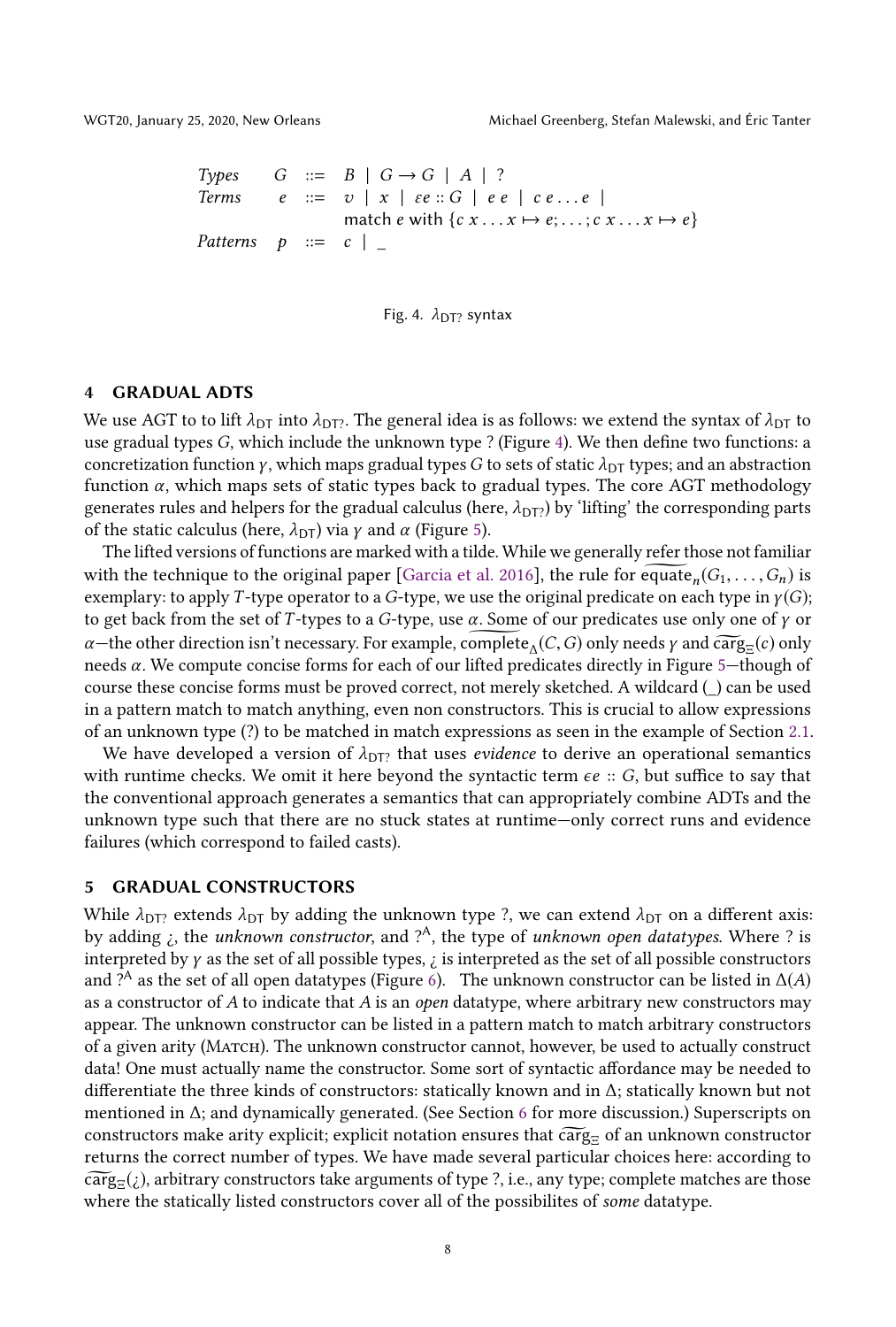Gradual Algebraic Data Types WGT20, January 25, 2020, New Orleans

<span id="page-8-1"></span>**Galois connection**

\n
$$
P \subseteq \text{CtorName } \cup \{\_\}
$$
\n
$$
p ::= c \mid \_\
$$
\n**Galois connection**

\n
$$
\boxed{\gamma : GType \rightarrow \mathcal{P}^*(Type)}
$$
\n
$$
\boxed{\alpha : \mathcal{P}^*(Type) \rightarrow GType}
$$
\n
$$
\boxed{\alpha : \mathcal{P}^*(Type) \rightarrow GType}
$$
\n
$$
\boxed{\alpha : \mathcal{P}^*(Type) \rightarrow GType}
$$
\n
$$
\boxed{\alpha : \mathcal{P}^*(Type) \rightarrow GType}
$$
\n
$$
\boxed{\alpha : \mathcal{P}^*(Type) \rightarrow GType}
$$
\n
$$
\boxed{\alpha : \mathcal{P}^*(Type) \rightarrow GType}
$$
\n
$$
\boxed{\alpha : \mathcal{P}^*(Type) \rightarrow GType}
$$
\n
$$
\boxed{\alpha : \mathcal{P}^*(Type) \rightarrow GType}
$$
\n
$$
\boxed{\alpha : \mathcal{P}^*(Type) \rightarrow GType}
$$
\n
$$
\boxed{\alpha : \mathcal{P}^*(Type) \rightarrow GType}
$$
\n
$$
\boxed{\alpha : \mathcal{P}^*(Type) \rightarrow GType}
$$
\n
$$
\boxed{\alpha : \mathcal{P}^*(Type) \rightarrow GType}
$$
\n
$$
\boxed{\alpha : \mathcal{P}^*(Type) \rightarrow GType}
$$
\n
$$
\boxed{\alpha : \mathcal{P}^*(Type) \rightarrow GType}
$$
\n
$$
\boxed{\alpha : \mathcal{P}^*(Type) \rightarrow GType}
$$
\n
$$
\boxed{\alpha : \mathcal{P}^*(Type) \rightarrow GType}
$$
\n
$$
\boxed{\alpha : \mathcal{P}^*(Type) \rightarrow GType}
$$
\n
$$
\boxed{\alpha : \mathcal{P}^*(Type) \rightarrow GType}
$$
\n
$$
\boxed{\alpha : \mathcal{P}^*(Type) \rightarrow GType}
$$
\n
$$
\boxed{\alpha : \mathcal{P}^*(Type) \rightarrow GType}
$$
\n
$$
\boxed{\alpha : \mathcal{P}^*(Type) \rightarrow GType}
$$
\n
$$
\boxed{\alpha : \mathcal{P}^*(Type) \rightarrow GType}
$$
\n
$$
\boxed{\alpha : \mathcal{P}^*(Type) \rightarrow GType}
$$
\n
$$
\boxed{\alpha : \mathcal{P}^*(Type) \rightarrow GType}
$$

$$
\gamma(G_1 \times \cdots \times G_n) = \{T_1 \times \cdots \times T_n \mid T_i \in \gamma(G_i)\} \qquad \alpha(\left\{\overline{T_{i1}}\right\}) = \alpha(\left\{\overline{T_{i1}}\right\}) \times \cdots \times \alpha(\left\{\overline{T_{in}}\right\})
$$
\n
$$
\alpha(\left\{\overline{T}\right\}) = \{?, ? \times ?, ? \times ?, ...\}
$$

# Static semantics  $\Delta; \Xi; \Gamma \vdash e : G$

 $\overline{a}$ 

$$
(\forall i.1 \le i \le n) \qquad \Delta; \Xi; \Gamma \vdash e_i : G'_i \qquad \Delta; \Xi \vdash G_i \sim G'_i
$$
  
\n
$$
G_1 \times \cdots \times G_n \doteq \widehat{\text{carg}}_{\Xi}(c) \qquad A \doteq \text{cty}_{\Delta}(c)
$$
  
\n
$$
\Delta; \Xi; \Gamma \vdash c \ e_1 \ldots e_n : A
$$
  
\n
$$
\Box
$$

$$
(\forall i.1 \leq i \leq n) \qquad \Delta; \Xi; \Gamma \vdash e : G \qquad \widehat{\text{complete}}_{\Delta}(\{p_1, \ldots, p_n\}, G) \qquad G_{i1} \times \cdots \times G_{im_i} \doteq \widehat{\text{carg}}_{\Xi}(p_i)
$$
\n
$$
\Delta; \Xi; \Gamma, x_{i1} : G'_{i1}, \ldots, x_{im_i} : G'_{im_i} \vdash e_i : G'_i \qquad \Delta; \Xi \vdash G'_{i1} \sim G_{i1} \ldots \Delta; \Xi \vdash G'_{im_i} \sim G_{im_i}
$$

 $\Delta;\Xi;\Gamma\vdash \text{match }e \text{ with }\{p_1\ x_{11}\dots x_{1m_1}\mapsto e_1;\dots;p_n\ x_{n1}\dots x_{nm_n}\mapsto e_n\}:\widetilde{\text{equalte}}_{\Delta n}(\{G'_1,\dots,G'_n\})$ ..........<br>Матсн

Helpers

$$
\overline{\text{complete}}_{\Delta}(P, G) = \underline{\phantom{A}} \in P \lor \forall T \in \gamma(G), \text{ complete}_{\Delta}(P \setminus \underline{\phantom{A}}), T)
$$
\n
$$
\overline{\text{equate}}_{n}(G_{1}, \dots, G_{n}) = \alpha(\{\text{equate}_{n}(T_{1}, \dots, T_{n}) \mid T_{i} \in \gamma(G_{i})\})
$$
\n
$$
= \boxed{\begin{array}{ll}\n\overline{\phantom{A}}_{i=1}^{n} G_{i}} \\
\overline{\phantom{A}}_{i=1}^{n} G_{i} \\
\overline{\phantom{A}}_{i=1}^{n} G_{i} \\
\overline{\phantom{A}}_{i=1}^{n} G_{i} \\
\overline{\phantom{A}}_{i=1}^{n} G_{i} \\
\overline{\phantom{A}}_{i=1}^{n} G_{i} \\
\overline{\phantom{A}}_{i=1}^{n} G_{i} \\
\overline{\phantom{A}}_{i=1}^{n} G_{i} \\
\overline{\phantom{A}}_{i=1}^{n} G_{i} \\
\overline{\phantom{A}}_{i=1}^{n} G_{i} \\
\overline{\phantom{A}}_{i=1}^{n} G_{i} \\
\overline{\phantom{A}}_{i=1}^{n} G_{i} \\
\overline{\phantom{A}}_{i=1}^{n} G_{i} \\
\overline{\phantom{A}}_{i=1}^{n} G_{i} \\
\overline{\phantom{A}}_{i=1}^{n} G_{i} \\
\overline{\phantom{A}}_{i=1}^{n} G_{i} \\
\overline{\phantom{A}}_{i=1}^{n} G_{i} \\
\overline{\phantom{A}}_{i=1}^{n} G_{i} \\
\overline{\phantom{A}}_{i=1}^{n} G_{i} \\
\overline{\phantom{A}}_{i=1}^{n} G_{i} \\
\overline{\phantom{A}}_{i=1}^{n} G_{i} \\
\overline{\phantom{A}}_{i=1}^{n} G_{i} \\
\overline{\phantom{A}}_{i=1}^{n} G_{i} \\
\overline{\phantom{A}}_{i=1}^{n} G_{i} \\
\overline{\phantom{A}}_{i=1}^{n} G_{i} \\
\overline{\phantom{A}}_{i=1}^{n} G_{i} \\
\overline{\phantom{A}}_{i=1}^{n} G_{i} \\
\overline{\phantom{A}}_{i=1
$$

Fig. 5.  $\lambda$ <sub>DT?</sub> typing rules and predicates

#### <span id="page-8-0"></span>6 DISCUSSION

What about OCaml's polymorphic and extensible variants, Haskell's Dynamic, and CDuce [\[Benzaken](#page-9-5) [et al.](#page-9-5) [2003;](#page-9-5) [Garrigue](#page-9-8) [2000;](#page-9-8) [Peyton Jones et al.](#page-9-9) [2016;](#page-9-9) [Zenger and Odersky](#page-10-2) [2001\]](#page-10-2)? CDuce, in particular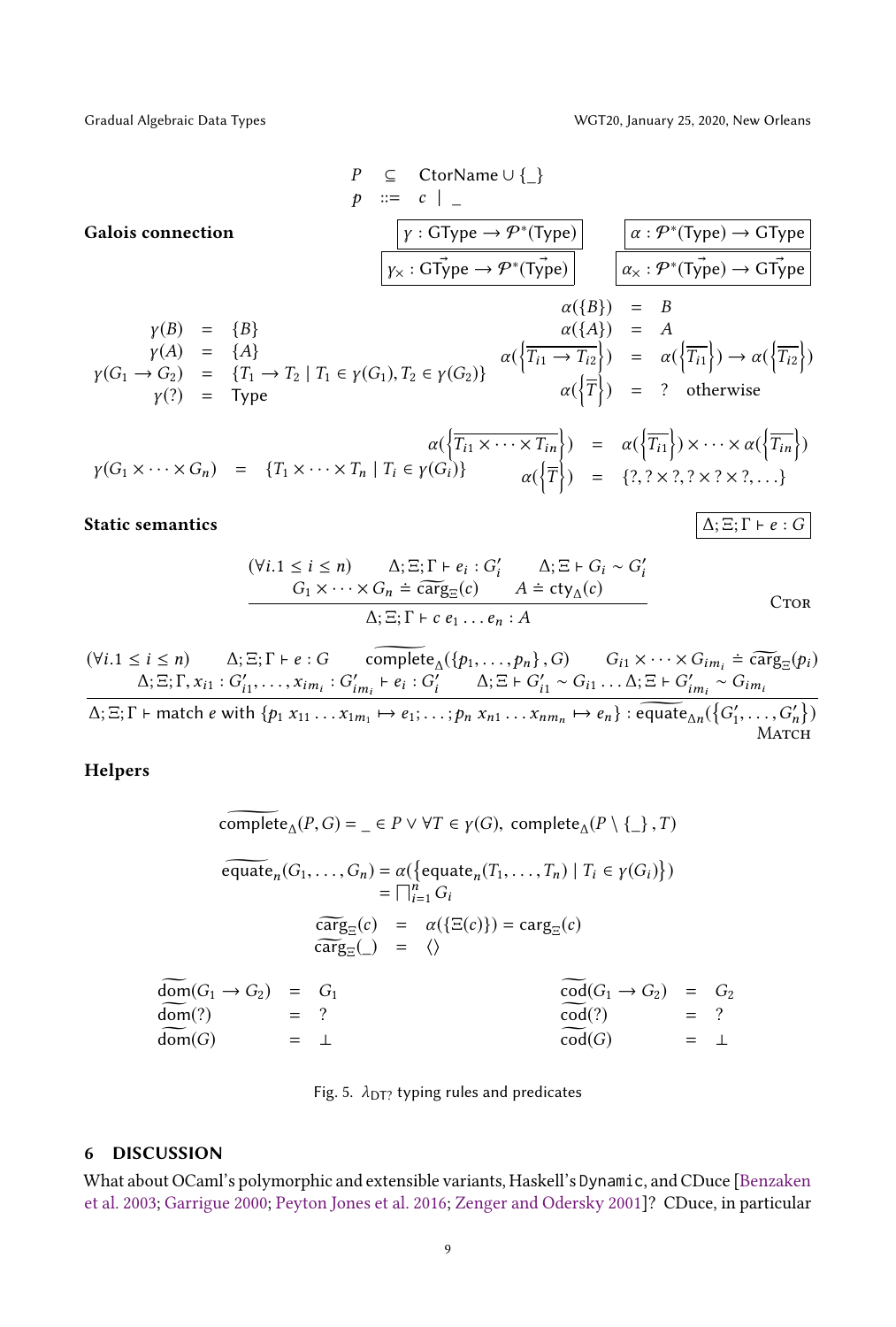finds it easy to type a function like flatten, as shown in Greenberg [\[2019\]](#page-9-3). We are slightly embarrassed that we have not yet discovered things that our systems can do that these others cannot! Gradual algebraic data types surely smoothen the path from polymorphic variants to standard data types, but can they capture novel idioms? Perhaps the better question to ask is: how can we integrate CDuce's features with those in more conventional functional languages?

What does it look like to name a constructor not statically included in any datatype? OCaml uses backticks for polymorphic variants. What does it look like to generate constructors at runtime? Technically, we can simply say that there is some function constant mkCtor : String  $\rightarrow$  ?. But can traditional, efficient implementations of ADTs accommodate such generated constructors? Extensible variants in OCaml typically know all of the constructor names at link time, while an XML parser would not know the names until run time. Research on open data types and open functions is closely related [\[Löh and Hinze](#page-9-10) [2006\]](#page-9-10).

Gradual type systems often talk about their "fully static" and "fully untyped" variants. A reviewer asks what a "fully untyped" program is in our model. Depending on our notion of complete<sub> $\Lambda$ </sub>, the fully untyped configuration may be  $\Delta = \Xi = \cdot$ , we revert to plain lambda calculus or it may be  $\Delta = \Delta n v \cdot f \cdot \lambda$  $\Delta$  = Any : { $\chi$ }.

What about models of nested matching? When should we communicate mismatched branch types to the programmer and when should they be coerced to the dynamic type?

Finally, a reviewer points out the connection between our work and New et al.'s work on gradual typing and parametricity [\[New et al.](#page-9-11) [2019\]](#page-9-11). Their dynamic type is a recursive open sum type which can accommodate runtime-generated types, while we are instead interested in runtime-generated constructor names. How might these ideas be related?

#### Acknowledgments

We heartily thank the WGT reviewers for their diligent reviews and insightful comments.

#### REFERENCES

- <span id="page-9-5"></span>Véronique Benzaken, Giuseppe Castagna, and Alain Frisch. 2003. CDuce: an XML-centric general-purpose language. ACM, 51–63. <https://doi.org/10.1145/944705.944711>
- <span id="page-9-1"></span>Giuseppe Castagna and Victor Lanvin. 2017. Gradual Typing with Union and Intersection Types. Proc. ACM Program. Lang. 1, ICFP, Article 41 (Aug. 2017), 28 pages. <https://doi.org/10.1145/3110285>
- <span id="page-9-2"></span>Giuseppe Castagna, Victor Lanvin, Tommaso Petrucciani, and Jeremy G. Siek. 2019. Gradual Typing: A New Perspective. Proc. ACM Program. Lang. 3, POPL, Article 16 (Jan. 2019), 32 pages. <https://doi.org/10.1145/3290329>
- <span id="page-9-6"></span>Mike Fagan. 1991. Soft typing: An approach to type checking for dynamically typed languages. Ph.D. Dissertation. Rice University. <https://scholarship.rice.edu/handle/1911/16439>
- <span id="page-9-0"></span>Ronald Garcia, Alison M. Clark, and Éric Tanter. 2016. Abstracting gradual typing. 429–442. [https://doi.org/10.1145/2837614.](https://doi.org/10.1145/2837614.2837670) [2837670](https://doi.org/10.1145/2837614.2837670)

<span id="page-9-8"></span>Jacques Garrigue. 2000. Code reuse through polymorphic variants. In FOSE.

- <span id="page-9-3"></span>Michael Greenberg. 2019. The Dynamic Practice and Static Theory of Gradual Typing. In 3rd Summit on Advances in Programming Languages (SNAPL 2019) (Leibniz International Proceedings in Informatics (LIPIcs)), Benjamin S. Lerner, Rastislav Bodík, and Shriram Krishnamurthi (Eds.), Vol. 136. Schloss Dagstuhl–Leibniz-Zentrum fuer Informatik, Dagstuhl, Germany, 6:1–6:20. <https://doi.org/10.4230/LIPIcs.SNAPL.2019.6>
- <span id="page-9-7"></span>Oleg Kiselyov. 2002. SXML Specification. SIGPLAN Not. 37, 6 (June 2002), 52âĂŞ58. <https://doi.org/10.1145/571727.571736>
- <span id="page-9-10"></span>Andres Löh and Ralf Hinze. 2006. Open Data Types and Open Functions. In Proceedings of the 8th ACM SIGPLAN International Conference on Principles and Practice of Declarative Programming (PPDP âĂŹ06). Association for Computing Machinery, New York, NY, USA, 133âĂŞ144. <https://doi.org/10.1145/1140335.1140352>
- <span id="page-9-11"></span>Max S. New, Dustin Jamner, and Amal Ahmed. 2019. Graduality and Parametricity: Together Again for the First Time. Proc. ACM Program. Lang. 4, POPL, Article Article 46 (Dec. 2019), 32 pages. <https://doi.org/10.1145/3371114>
- <span id="page-9-4"></span>Alan J. Perlis. 1982. Special Feature: Epigrams on Programming. SIGPLAN Not. 17, 9 (Sept. 1982), 7âĂŞ13. [https:](https://doi.org/10.1145/947955.1083808) [//doi.org/10.1145/947955.1083808](https://doi.org/10.1145/947955.1083808)
- <span id="page-9-9"></span>Simon Peyton Jones, Stephanie Weirich, Richard A. Eisenberg, and Dimitrios Vytiniotis. 2016. A Reflection on Types. Springer International Publishing, Cham, 292–317. [https://doi.org/10.1007/978-3-319-30936-1\\_16](https://doi.org/10.1007/978-3-319-30936-1_16)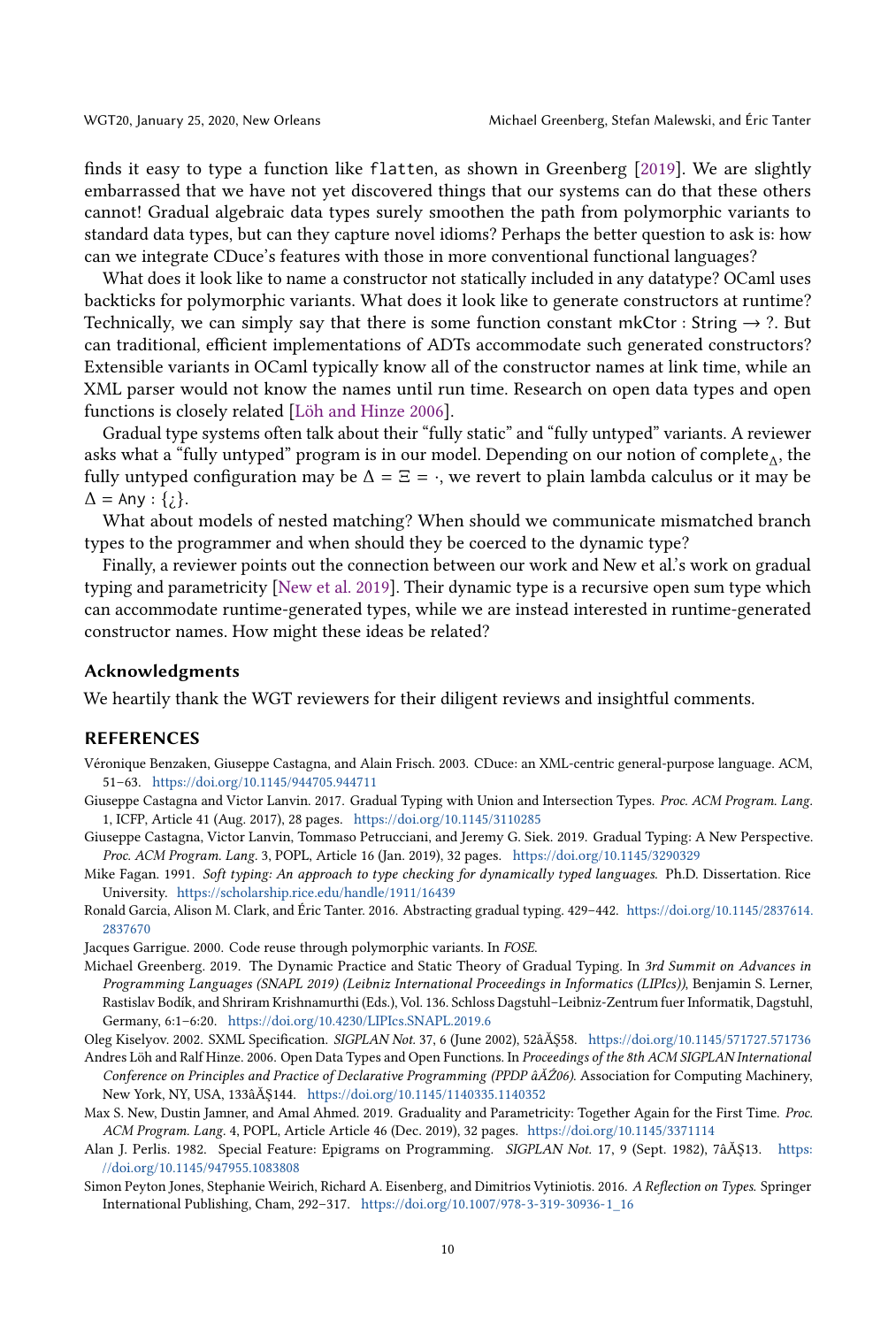- <span id="page-10-0"></span>Jeremy G. Siek and Sam Tobin-Hochstadt. 2016. The Recursive Union of Some Gradual Types. In A List of Successes That Can Change the World - Essays Dedicated to Philip Wadler on the Occasion of His 60th Birthday. 388–410. [https:](https://doi.org/10.1007/978-3-319-30936-1_21) [//doi.org/10.1007/978-3-319-30936-1\\_21](https://doi.org/10.1007/978-3-319-30936-1_21)
- <span id="page-10-1"></span>Andrew K. Wright and Matthias Felleisen. 1994. A Syntactic Approach to Type Soundness. Information and Computation 115 (1994), 38–94. Issue 1.
- <span id="page-10-2"></span>Matthias Zenger and Martin Odersky. 2001. Extensible Algebraic Datatypes with Defaults. In Proceedings of the Sixth ACM SIGPLAN International Conference on Functional Programming (ICFP '01). ACM, New York, NY, USA, 241–252. <https://doi.org/10.1145/507635.507665>